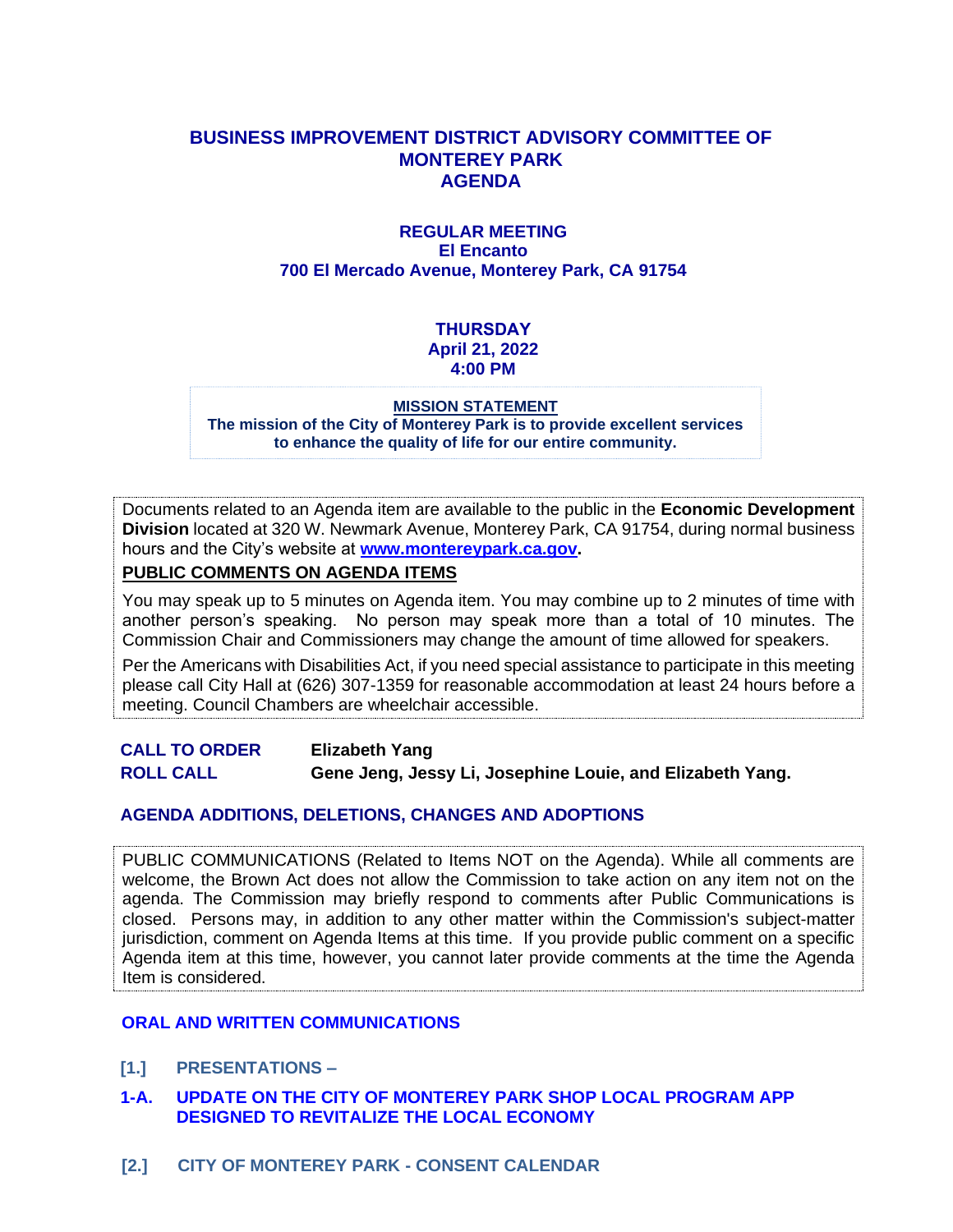#### **2-A. APPROVAL OF MINUTES**

It is recommended that the Business Improvement District Advisory Committee:

- (1) Approve the minutes of the January 27, 2022, Special Virtual Meeting;
- (2) Take such additional, related action that may be desirable.

#### **[3.] PUBLIC HEARING – None**

**[4.] Old Business**

#### **4-A. CONTINUE DISCUSSIONS ON POTENTIAL PROJECTS, IMPROVEMENTS, AND ECONOMIC RECOVERY PROGRAMS WITHIN THE BUSINESS IMPROVEMENT DISTRICT**

It is recommended that the Business Improvement District Advisory Committee:

- (1) Identify and review potential projects, improvements, and economic recovery programs and resources needed during and post-pandemic for the Business Improvement District.
- (2) Take such additional, related action that may be desirable.

#### **[5.] NEW BUSINESS**

#### **5-A. BEGIN DISCUSSIONS ON THE POSSIBLE WIDENING OF GARVEY AVENUE TO ACCOMMODATE THE POTENTIAL INCREASED TRAFFIC RESULTING FROM THE DISCONTINUANCE OF THE 710 FREEWAY TUNNEL PROJECT**

It is recommended that the Business Improvement District Advisory Committee:

- (1) Review and discuss the pros and cons of the widening of Garvey Avenue to accommodate the potential increased traffic resulting from the discontinued 710 freeway tunnel project.
- (2) Take such additional, related action that may be desirable.
- **[6.] COMMISSION COMMUNICATIONS**

#### **ADJOURN**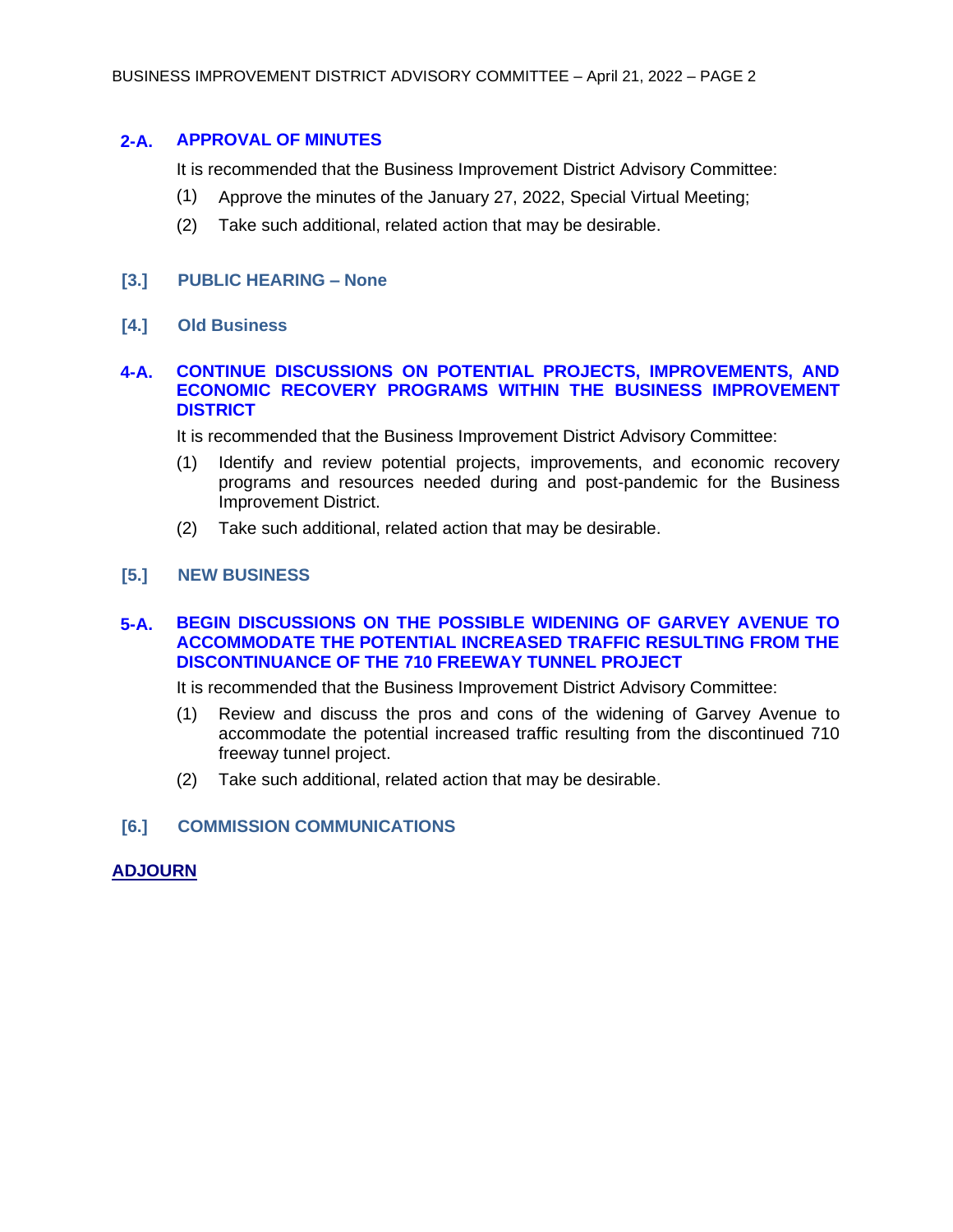

# **BIDAC Staff Report**

# **DATE:** April 21, 2022

# **AGENDA ITEM NO:** 2-A

- **TO:** Business Improvement District Advisory Committee
- **FROM:** Joseph Torres, Economic Development Manager
- **SUBJECT:** Approval of Minutes

# **RECOMMENDATION:**

It is recommended that the BIDAC:

- 1. Approve the minutes of the January 27, 2022, Special Virtual Meting; and
- 2. Take such additional, related, action that may be desirable.

# **EXECUTIVE SUMMARY:**

None

**BACKGROUND:**

None

# **FISCAL IMPACT:**

None

Respectfully submitted by: Prepared by:

L Joseph Torres Economic Development Manager

 Karen Ko Economic Development Specialist

# **ATTACHMENT**

1. Minutes of January 27, 2022, Special Virtual Meeting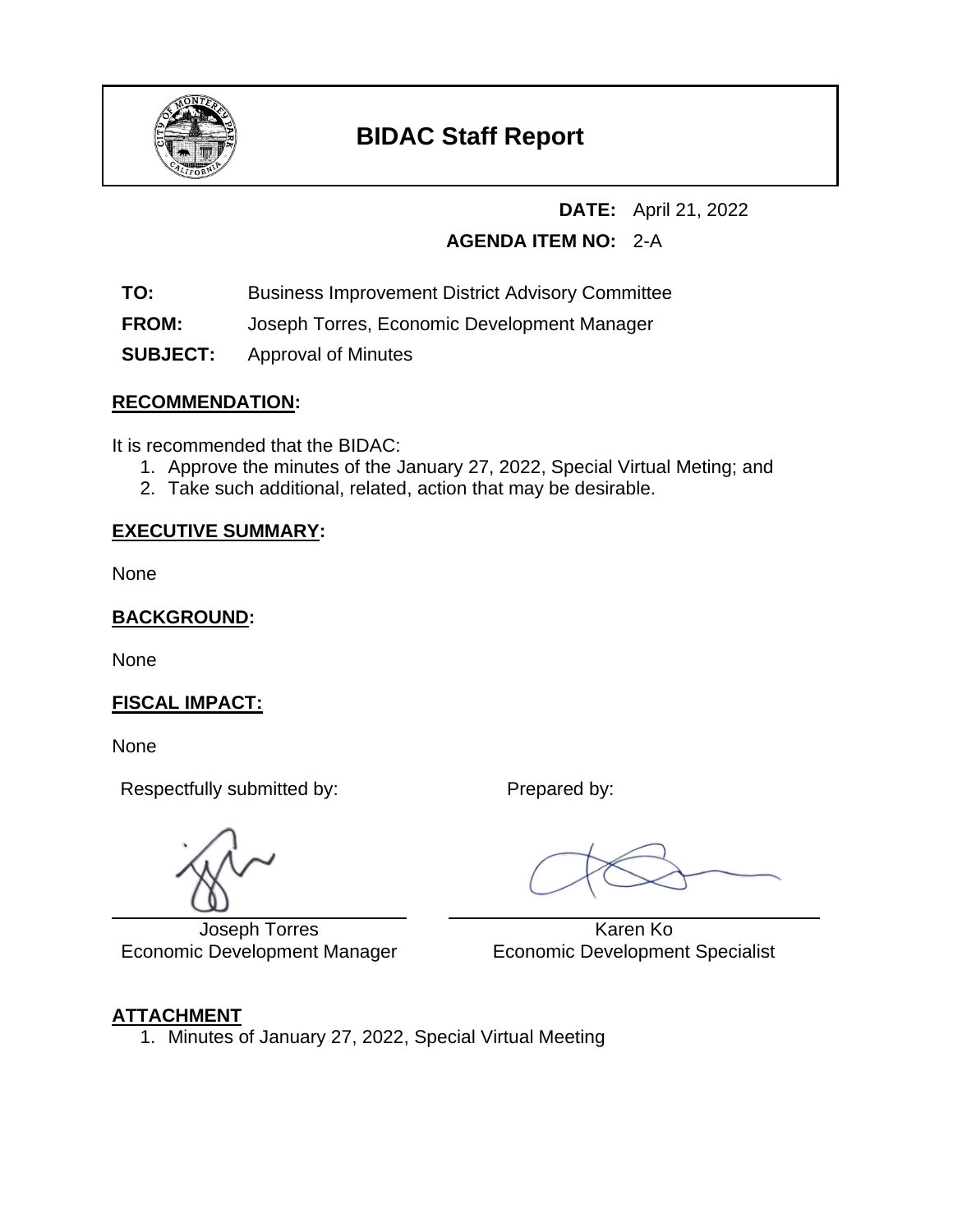# **ATTACHMENT 1**

Minutes of January 27, 2022, Special Virtual Meeting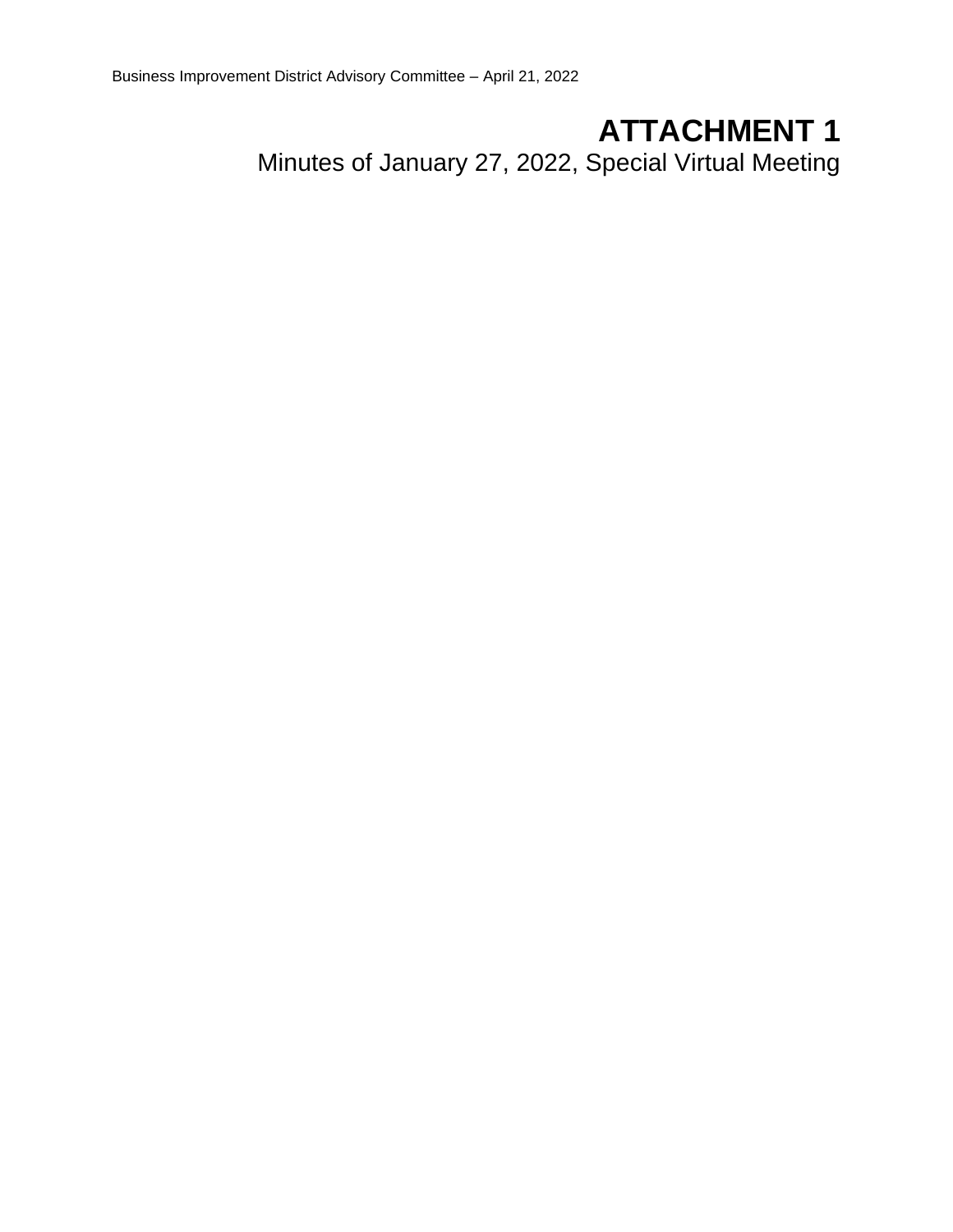#### **MINUTES MONTEREY PARK BUSINESS IMPROVEMENT DISTRICT ADVISORY COMMITTEE Special Meeting January 27, 2021**

The Business Improvement District Advisory Committee (BIDAC) of the City of Monterey Park held a Special Teleconference Meeting via Zoom on Thursday, January 27, 2022, at 4:00 p.m. The special meeting was conducted pursuant to Section 3 of Executive Order No. N-29-20 issued on March 17, 2020. Accordingly, Commissioners/Board Members were provided a meeting login number and conference call number and were not physically present at Conference Room 251, located at 320 W. Newmark Avenue in the City of Monterey Park.

### **PUBLIC PARTICIPATION**

In accordance with Executive Order No. N-29-20 and guidance from the California Department of Public Health on gatherings, remote public participation was allowed in the following ways:

#### Via Email

Public comments were accepted up to 24 hours before the meeting via email to [Econdev@montereypark.ca.gov](mailto:Econdev@montereypark.ca.gov) and, when feasible, read into the record during public comment. Written communications are limited to not more than 50 words.

### Via Telephone

Public comments may be submitted via telephone during the meeting, before the close of public comment, by calling (888) 788-0099 or (877) 853-5247 and entering Zoom Meeting ID: 825 2180 2510 then press pound (#). When prompted to enter participation ID number press pound (#) again. If participants would like to make a public comment they will enter "\*9" then the Economic Development Department office will be notified and you will be in the rotation to make a public comment. Participants are encouraged to join the meeting 15 minutes before the start of the meeting. You may speak up to 5 minutes on Agenda item. Speakers will not be allowed to combine time. The Chair and Commissioner/Board Members may change the amount of time allowed for speakers. As part of the virtual meeting protocols, anonymous persons will not be allowed to provide public comment.

**Important Disclaimer** – When a participant calls in to join the meeting, their name and/or phone number will be visible to all participants. Note that all public meetings will be recorded.

#### **CALL TO ORDER:**

Interim Chairperson, Joseph Torres, called the meeting to order at 4:24PM.

**ROLL CALL:** Committee Members Present: Gene Jeng, Jessy Li, and Elizabeth Yang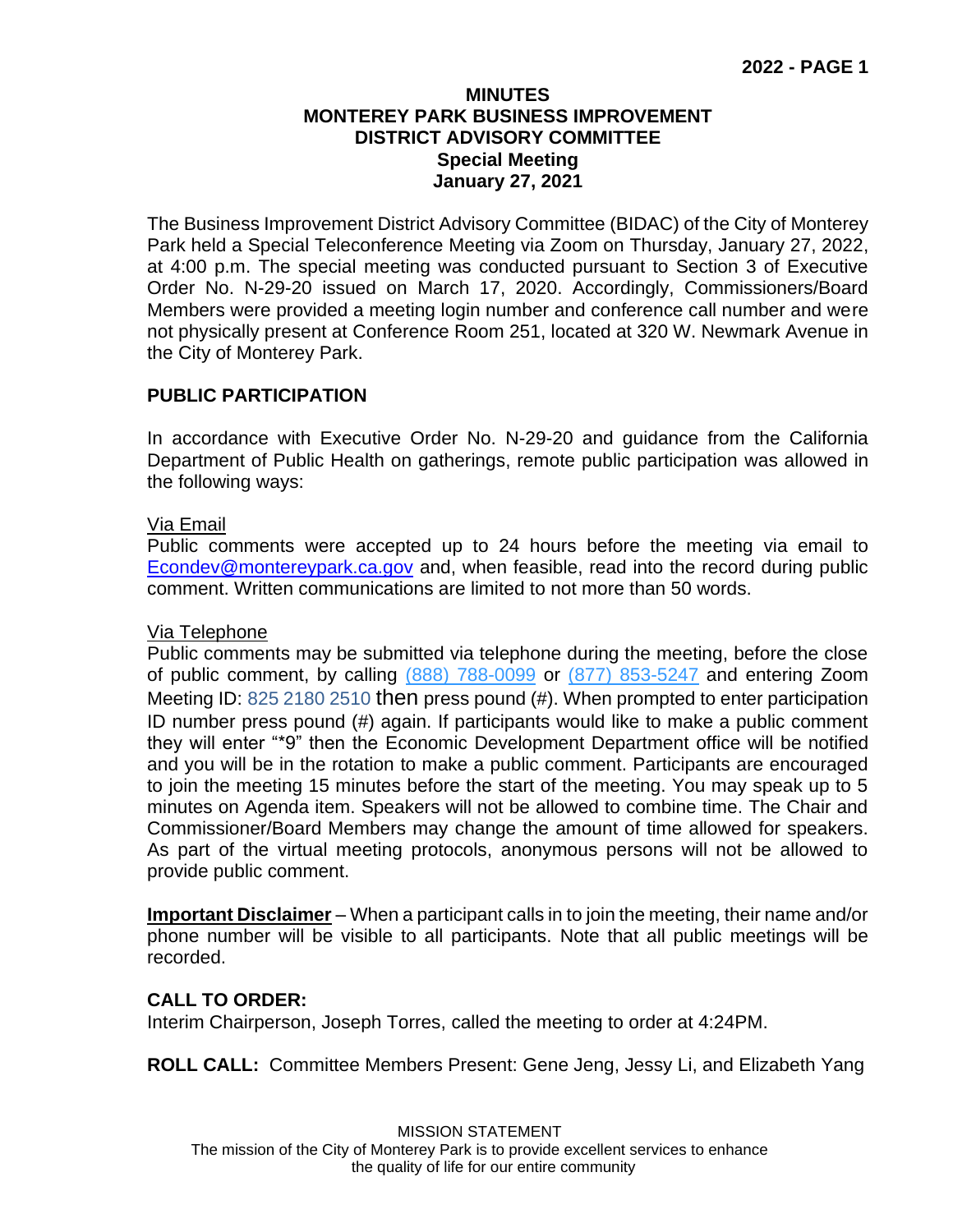#### **ABSENT:** Josephine Louie

**ALSO PRESENT:** Economic Development Manager Joseph Torres and Economic Development Specialist Karen Ko

#### **AGENDA ADDITIONS, DELETIONS, CHANGES AND ADOPTIONS** None

#### **ORAL AND WRITTEN COMMUNICATIONS**

None

#### **1. PRESENTATION**

**1A.** Update on the City of Monterey Park shop local program app designed to revitalize the local economy.

Staff provided the commissioners an update on the Monterey Park Rewards Program, including the City's partnership with Chinatown Service Center.

#### **2. CONSENT CALENDAR – None**

#### **2A. APPROVAL OF MINUTES**

**Action Taken:** The Business Improvement District Advisory Commission approved the minutes from the Special Meeting on April 22, 2021, September 30, 2021, and October 28, 2021, and the BID At-Large Meeting held on October 7, 2021.

**Motion:** Moved by Commissioner Gene Jeng and seconded by Jessy Li, motion carried by the following vote:

For Special Meeting held on April 22, 2021, September 30, 2021:

Ayes: Commissioner: Jeng and Li

Noes: Commissioner: None

Absent: Commissioner: Louie

Abstain: Commissioner: Yang

For BID At-Large Meeting held on October 7, 2021, and Special Meeting held on October 28, 2021:

Ayes: Commissioner: Jeng, Li, and Yang Noes: Commissioner: None Absent: Commissioner: Louie Abstain: Commissioner: None

### **3. PUBLIC HEARING – None**

### **4. OLD BUSINESS – None**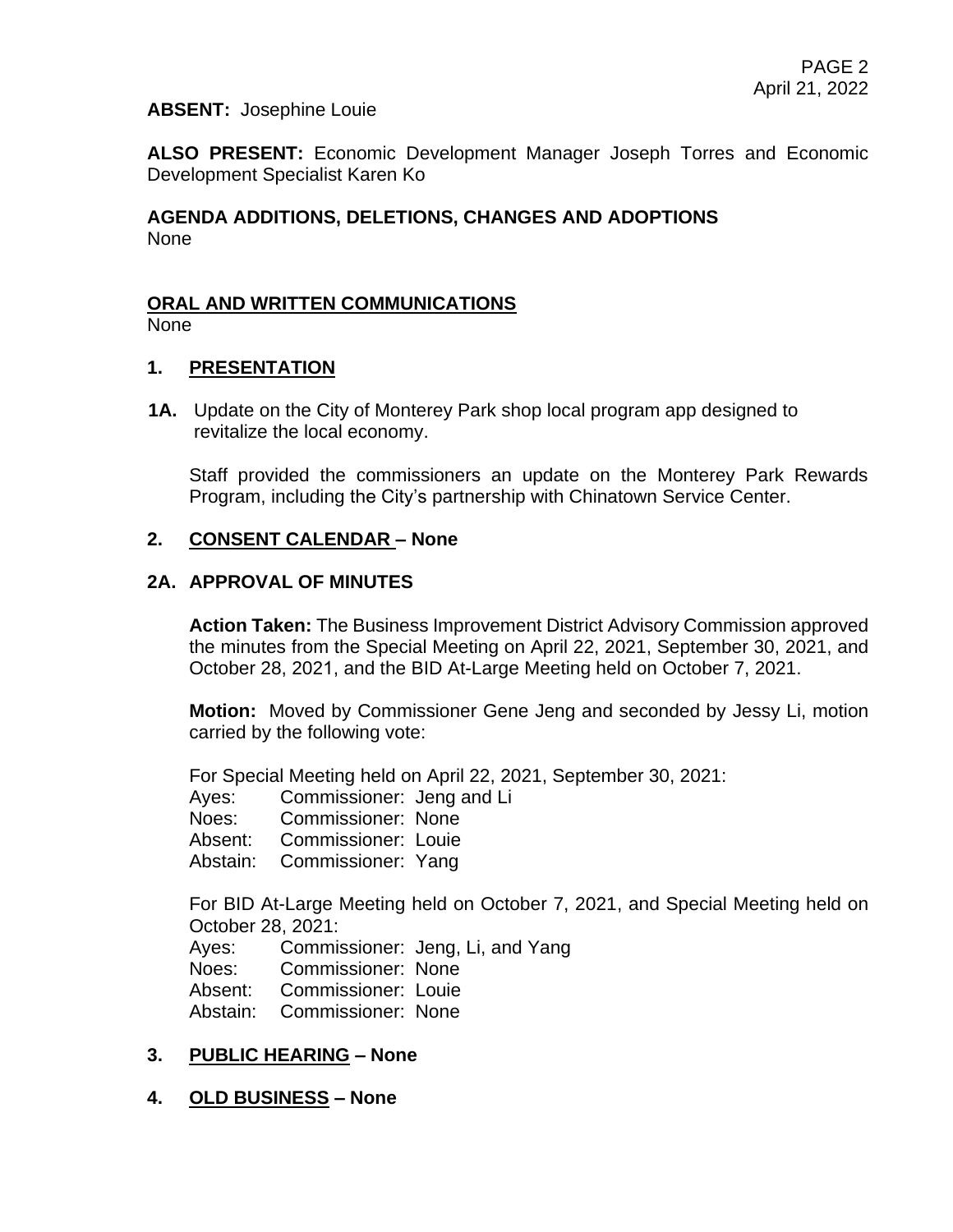#### **4A. CONTINUATION OF DISCUSSION ON 2021 ANNUAL REPORT AND BUDGET AND 2022 ASSESSMENT FEE AND PROPOSED BUDGET APPROVAL PROCESS.**

**Action Taken:** None for discussion purpose only.

**Discussion:** Staff shared with the commission that the budget for calendar year 2022 had been approved by the City Council on December 1, 2021.

#### **5. NEW BUSINESS**

#### **5A. REVIEW AND APPROVE THE ADDITION OF THE LINCOLN/GARVEY AVENUE DOWNTOWN PARKING LOT CLEANING FEE TO THE 2022 DOWNTOWN BID NO. 1 ANNUAL BUDGET**

**Action Taken:** The Business Improvement District Advisory Committee approved the addition of the Lincoln/Garvey Avenue Downtown parking lot cleaning fee in an amount not to exceed \$15,120 annually to the 2022 Downtown BID No. 1 annual budget.

**Motion:** Moved by Commissioner Gene Jeng and seconded by Jessy Li, motion carried by the following vote:

|                             | Ayes: Commissioner: Jeng, Li, and Yang |
|-----------------------------|----------------------------------------|
| Noes: Commissioner: None    |                                        |
| Absent: Commissioner: Louie |                                        |
| Abstain: Commissioner: None |                                        |

**Discussion:** Staff presented an overview of the scope of work and cost of cleaning fee by Valley Maintenance Corp's, providing the commission the option to either have cleaning done twice or four times a week.

#### **5B. BEGIN DISCUSSIONS ON POTENTIAL IMPROVEMENTS AND ECONOMIC RECOVERY PROGRAMS WITHIN THE BUSINESS IMPROVEMENT DISTRICT**

**Action Taken:** None for discussion purpose only.

**Discussion:** To start the topic discussion, staff provided examples of types of potential improvements and economic recovery programs within the Business Improvement District to consider. Some suggestions included workforce recruitment, business attraction programs, and facade improvements. Staff opened the discussion to solicit the commissioners' input and suggestions. Staff also asked that the commissioners visit some of the businesses within the downtown district area to ask what some of the challenges they are facing and relay the responses back to staff.

#### **6. COMMISSION COMMUNICATIONS - None**